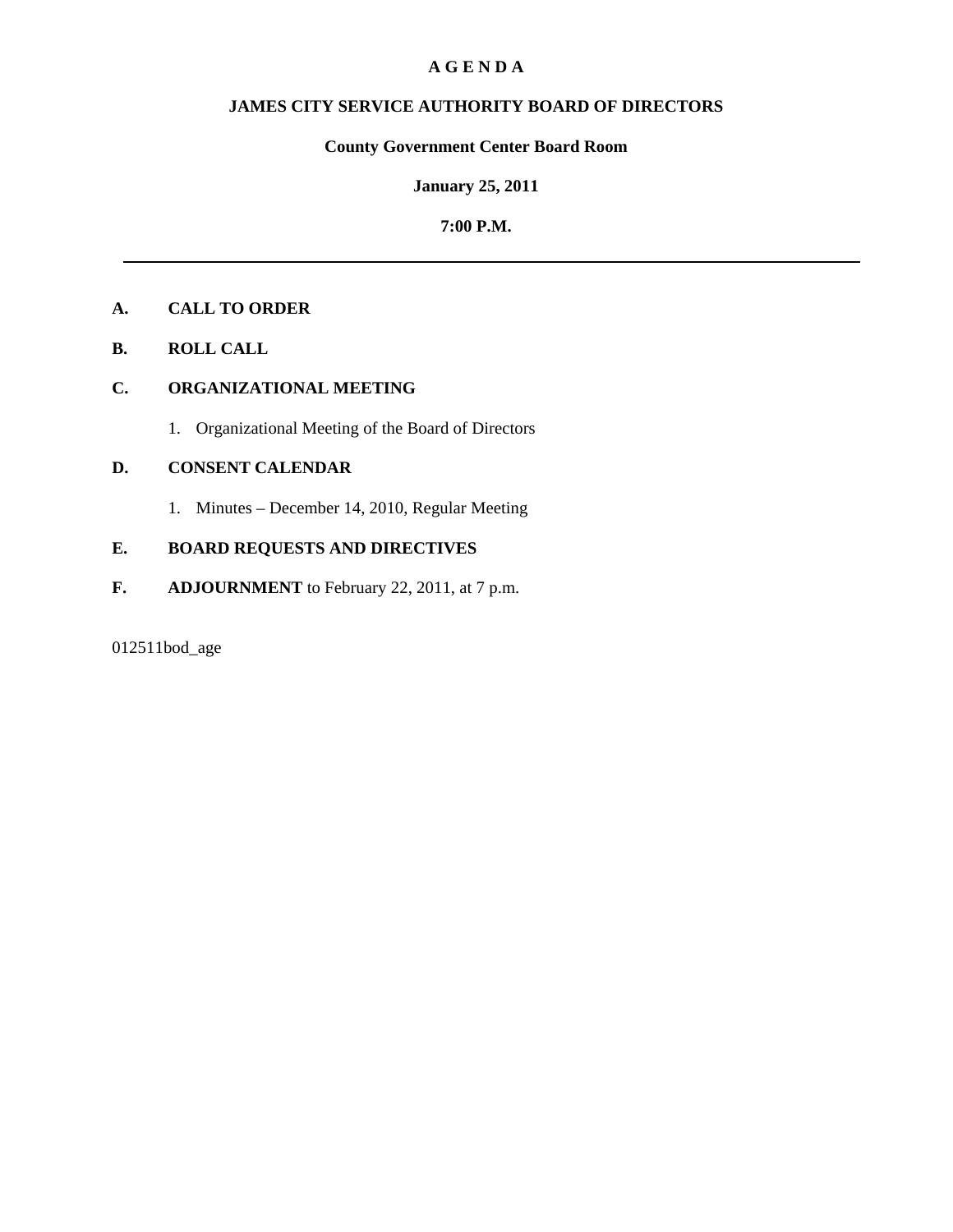# AT A REGULAR MEETING OF THE BOARD OF DIRECTORS OF THE JAMES CITY SERVICE AUTHORITY, JAMES CITY COUNTY, VIRGINIA, HELD ON THE 14TH DAY OF DECEMBER 2010, AT 7:00 P.M. IN THE COUNTY GOVERNMENT CENTER BOARD ROOM, 101 MOUNTS BAY ROAD, JAMES CITY COUNTY, VIRGINIA.

## A. CALL TO ORDER

#### B. ROLL CALL

Bruce C. Goodson, Chairman John J, McGlennon, Vice Chairman Mary Jones James O. Icenhour. Jr. James Kennedy

Robert C. Middaugh, Secretary Leo P. Rogers. County Attorney Larry M. Foster. General Manager

#### C. CONSENT CALENDAR

#### $I.$  Minutes – November 23, 2010, Regular Meeting

Mr. McGlennon made a motion to adopt the Consent Calendar.

The motion passed by a unanimous voice vote.

#### D. BOARD REQUESTS AND DIRECTIVES

Mr. Goodson explained that a property owner had requested that the Board make an exception for waivers for a long connection to utility service. He stated that Mr. Foster gave the Board a document on this matter and asked for discussion.

Mr. McGlennon stated he felt that Mr. Foster's memorandum was clear and that he believed the Board should not pursue this matter.

Mr. Goodson stated his acknowledgment and that there was no interest from the Board to pursue this matter at this time.

Mr. Icenhour thanked Mr. Goodson for his service as Chairman.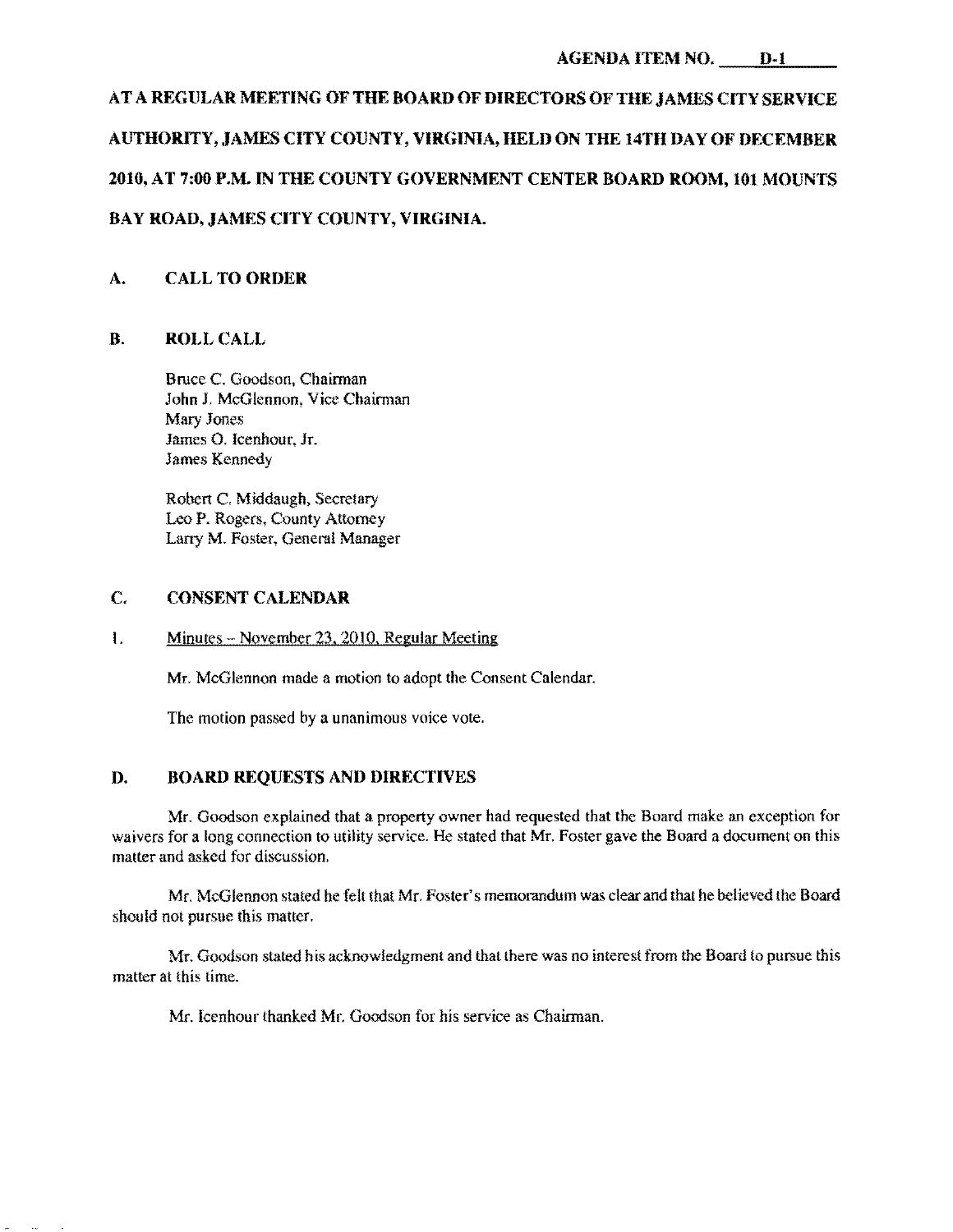## E. **ADJOURNMENT**

 $\bar{\mathcal{A}}$ 

Mr. Icenhour made a motion to adjourn.

The motion passed by a unanimous voice vote.

At 8:27 p.m., Mr. Goodson adjourned the Board of Directors.

d Blag

 $\ddot{\phantom{a}}$ 

Robert C. Middáugh Secretary to the Board

121410bod\_min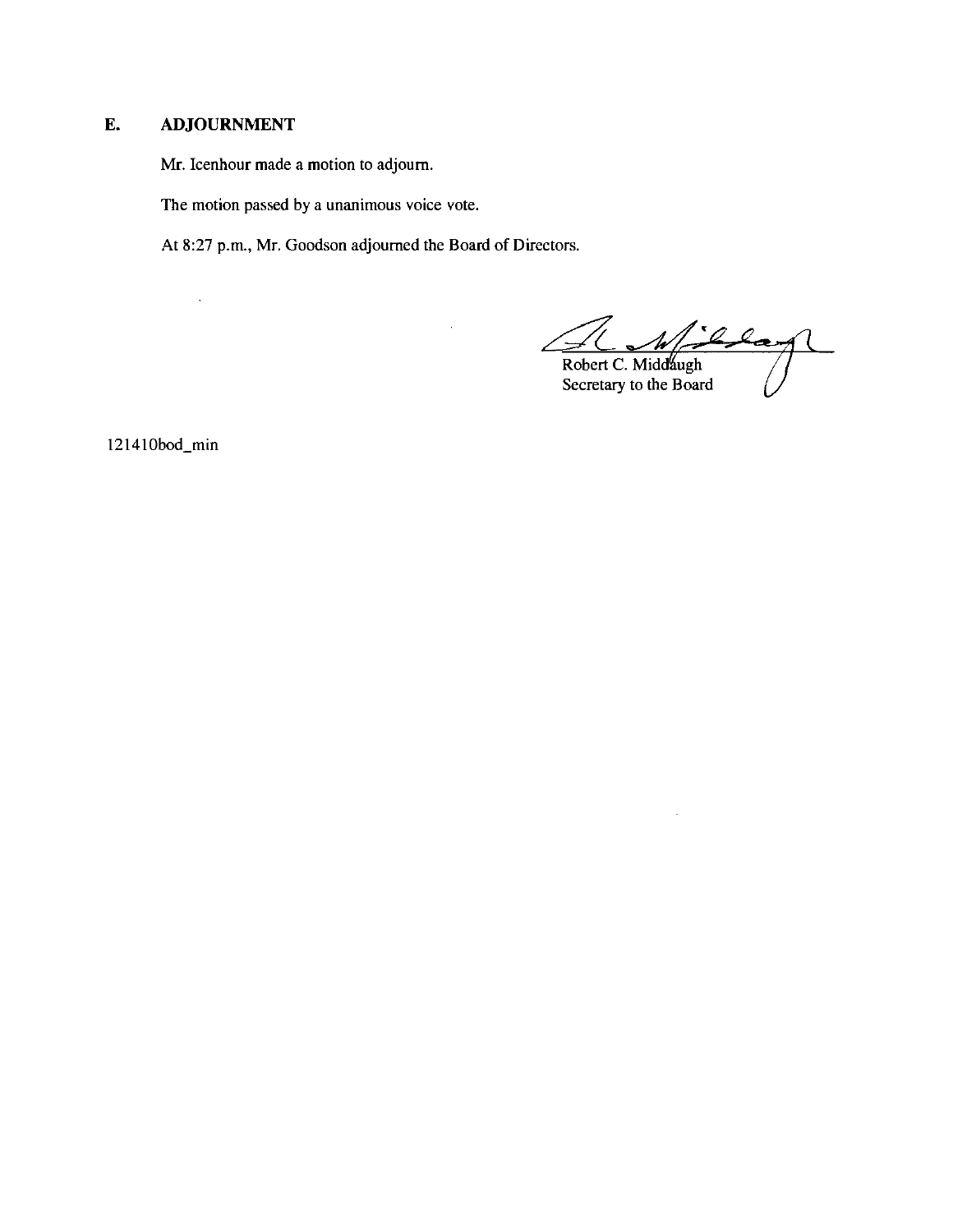## **MEMORANDUM COVER**



**Subject:** Organizational Meeting

## **Strategic Management Plan Pathway:** N/A

**Action Requested:** Shall the Board of Directors approve the resolution to organize at its first meeting in January?

**Summary:** The Board of Directors organizes at its first meeting in January and elects its Chairman and Vice Chairman, establishes meeting dates, place and times, makes appointments to commissions and committees, and agrees on specific provisions of Robert's Rules of Order for conducting its meetings.

Staff recommends adoption of the resolution.

**Fiscal Impact:**

**FMS Approval, if Applicable:** Yes  $\Box$  No  $\Box$ 

**Assistant County Administrator**

Doug Powell \_\_\_\_\_\_\_

- **Attachments:**
- 1. Memorandum
- 2. Resolution

**County Administrator**

Robert C. Middaugh \_\_\_\_\_\_\_

**Agenda Item No.: C-1**

**Date:** January 25, 2011

Bodorgjcsa11\_cvr.doc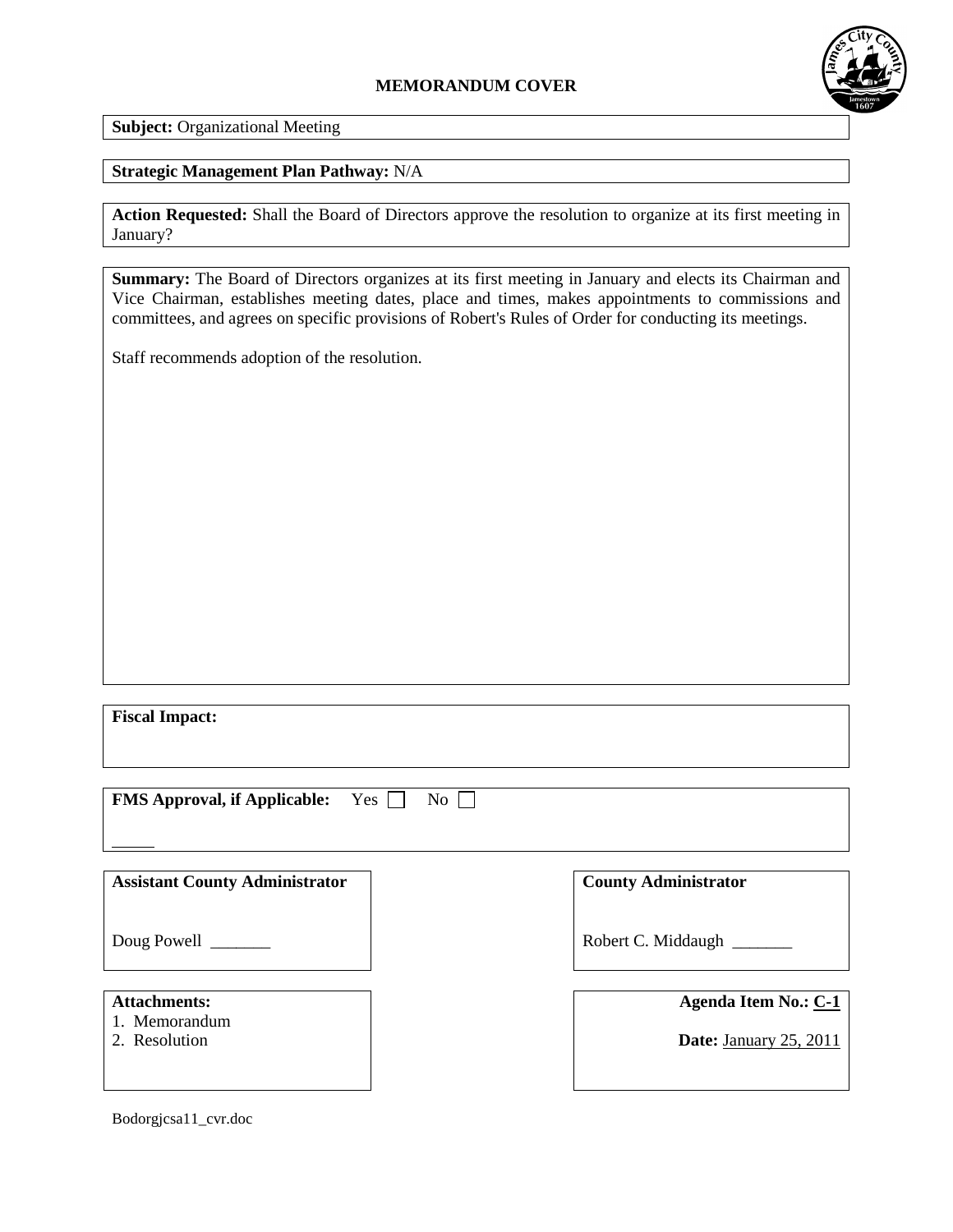## **M E M O R A N D U M**

DATE: January 25, 2011

TO: The Board of Directors

FROM: Leo P. Rogers, County Attorney

SUBJECT: Organizational Meeting

The Board should first take action on the election of the Chairman and the Vice Chairman. Following those elections, I have attached for your consideration a resolution establishing times and dates of your meetings for the year 2011 and the date of the 2012 organizational meeting as established in the attached resolution, as well as proposed parliamentary rules to assist in the conducting of your business. These rules are consistent with past years.

Leo P. Rogers

LPR/gb Bodorgjcsa11\_mem

Attachment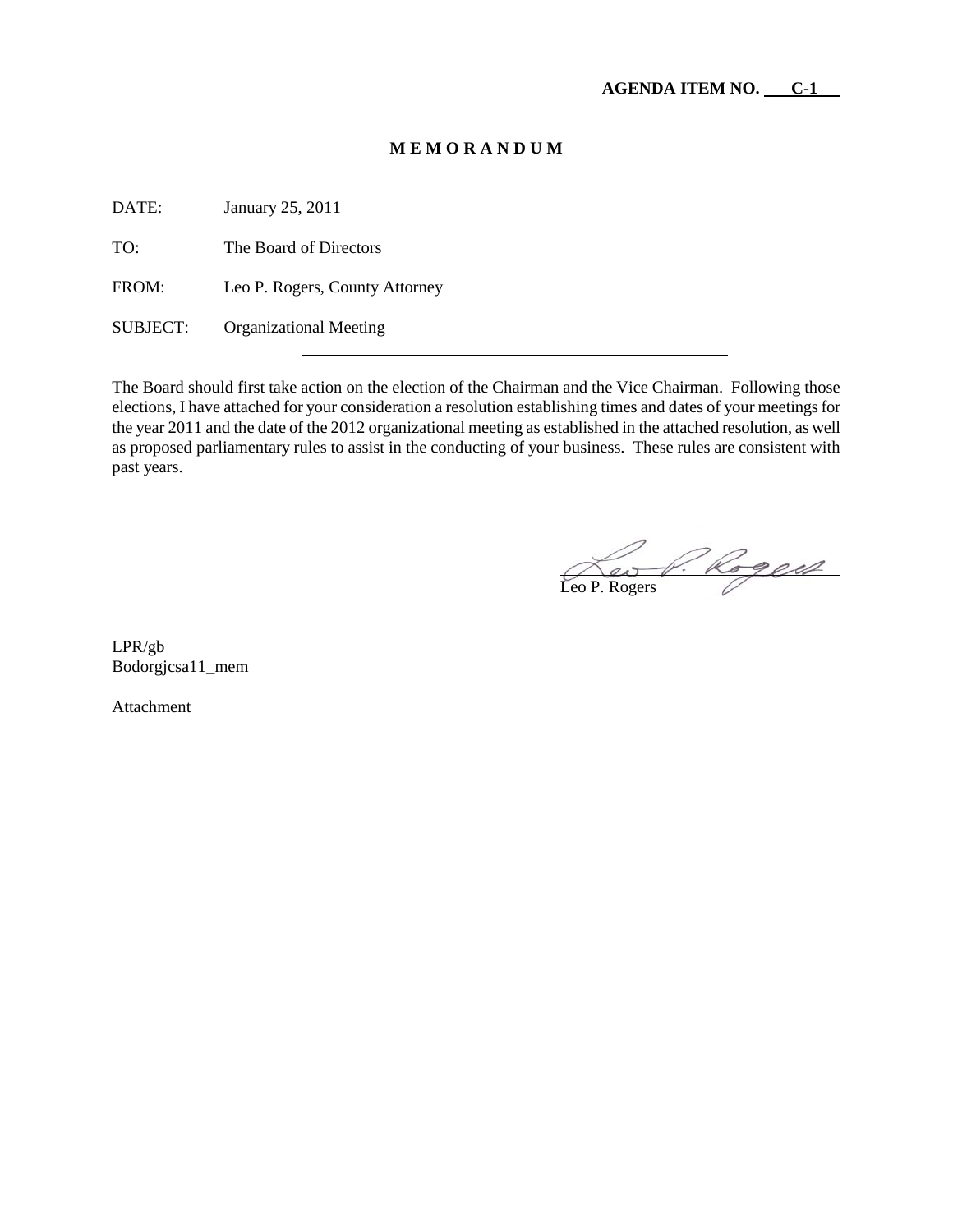## **R E S O L U T I O N**

#### ORGANIZATIONAL MEETING OF THE BOARD OF DIRECTORS

- WHEREAS, the Board of Directors of the James City Service Authority, James City County, Virginia, is desirous of establishing rules for the conducting of its business for the year of 2011.
- NOW, THEREFORE, BE IT RESOLVED by the Board of Directors of the James City Service Authority, James City County, Virginia, that the following rules shall apply for the year 2011.
	- 1. Regular meetings of the Board of Directors shall be held following the regular Board of Supervisors' meetings on the fourth Tuesday of each month, except in August and December when the Board meeting shall be held following the regular Board of Supervisors' meetings on the second Tuesday of such months. The meetings shall be held following the 7:00 p.m. Board of Supervisors meeting.
	- 2. The 2012 organizational meeting shall be held on the fourth Tuesday in January 2012 following the 7:00 p.m. Board of Supervisors meeting.
	- 3. The Board of Directors agrees to follow Robert's Rules of Order, Newly Revised 10th Edition, October 2000, and more specifically, the provisions which pertain to the "Conduct of Business in Boards," at page 469 et. seq., in particular, the "Procedure in Small Boards" as follows:
		- a. Members are not required to obtain the floor before making motions or speaking, which they can do while seated.
		- b. Motions need not be seconded.
		- c. There is no limit to the number of times a member can speak to a question, and motions to close or limit debate generally should not be entertained.
		- d. Informal discussion of a subject is permitted while no motion is pending.
		- e. The Chairman can speak in discussion without leaving the chair; and can make motions and votes on all questions.

Chairman, Board of Directors

\_\_\_\_\_\_\_\_\_\_\_\_\_\_\_\_\_\_\_\_\_\_\_\_\_\_\_\_\_\_\_\_\_\_\_

ATTEST:

Robert C. Middaugh Secretary to the Board

\_\_\_\_\_\_\_\_\_\_\_\_\_\_\_\_\_\_\_\_\_\_\_\_\_\_\_\_\_\_\_\_

Adopted by the Board of Directors of the James City Service Authority, James City County, Virginia, this 25th day of January, 2011.

Bodorgjcsa11\_res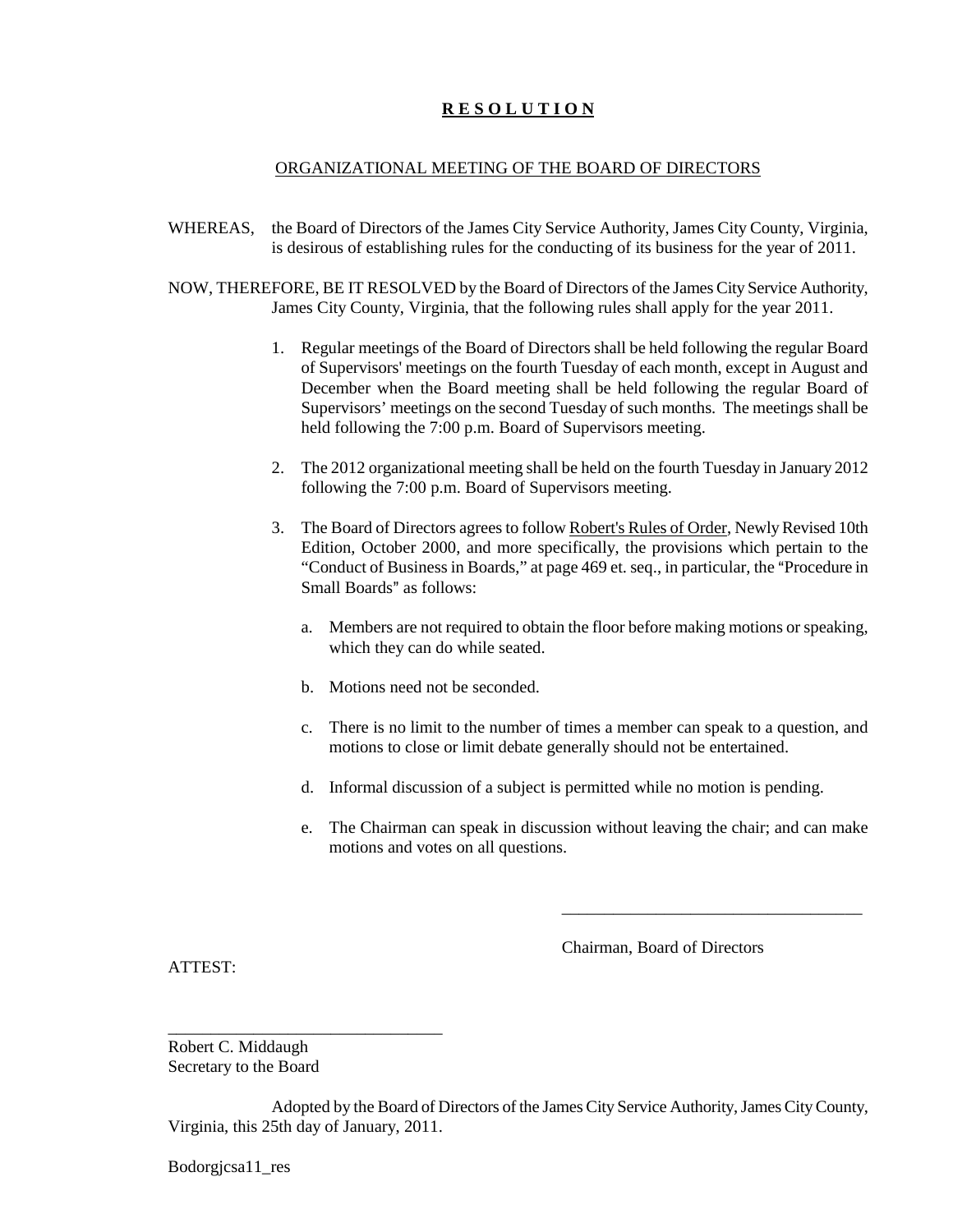# **AT A REGULAR MEETING OF THE BOARD OF DIRECTORS OF THE JAMES CITY SERVICE AUTHORITY, JAMES CITY COUNTY, VIRGINIA, HELD ON THE 14TH DAY OF DECEMBER 2010, AT 7:00 P.M. IN THE COUNTY GOVERNMENT CENTER BOARD ROOM, 101 MOUNTS BAY ROAD, JAMES CITY COUNTY, VIRGINIA.**

## **A. CALL TO ORDER**

## **B. ROLL CALL**

Bruce C. Goodson, Chairman John J. McGlennon, Vice Chairman Mary Jones James O. Icenhour, Jr. James Kennedy

Robert C. Middaugh, Secretary Leo P. Rogers, County Attorney Larry M. Foster, General Manager

#### **C. CONSENT CALENDAR**

1. Minutes – October 26, 2010, Regular Meeting

Mr. McGlennon made a motion to adopt the Consent Calendar.

The motion passed by a unanimous voice vote.

#### **D. BOARD REQUESTS AND DIRECTIVES**

Mr. Goodson explained that a property owner had requested that the Board make an exception for waivers for a long connection to utility service. He stated that Mr. Foster gave the Board a document on this matter and asked for discussion.

Mr. McGlennon stated he felt that Mr. Foster's memorandum was clear and that he believed the Board should not pursue this matter.

Mr. Goodson stated his acknowledgment and that there was no interest from the Board to pursue this matter at this time.

Mr. Icenhour thanked Mr. Goodson for his service as Chairman.